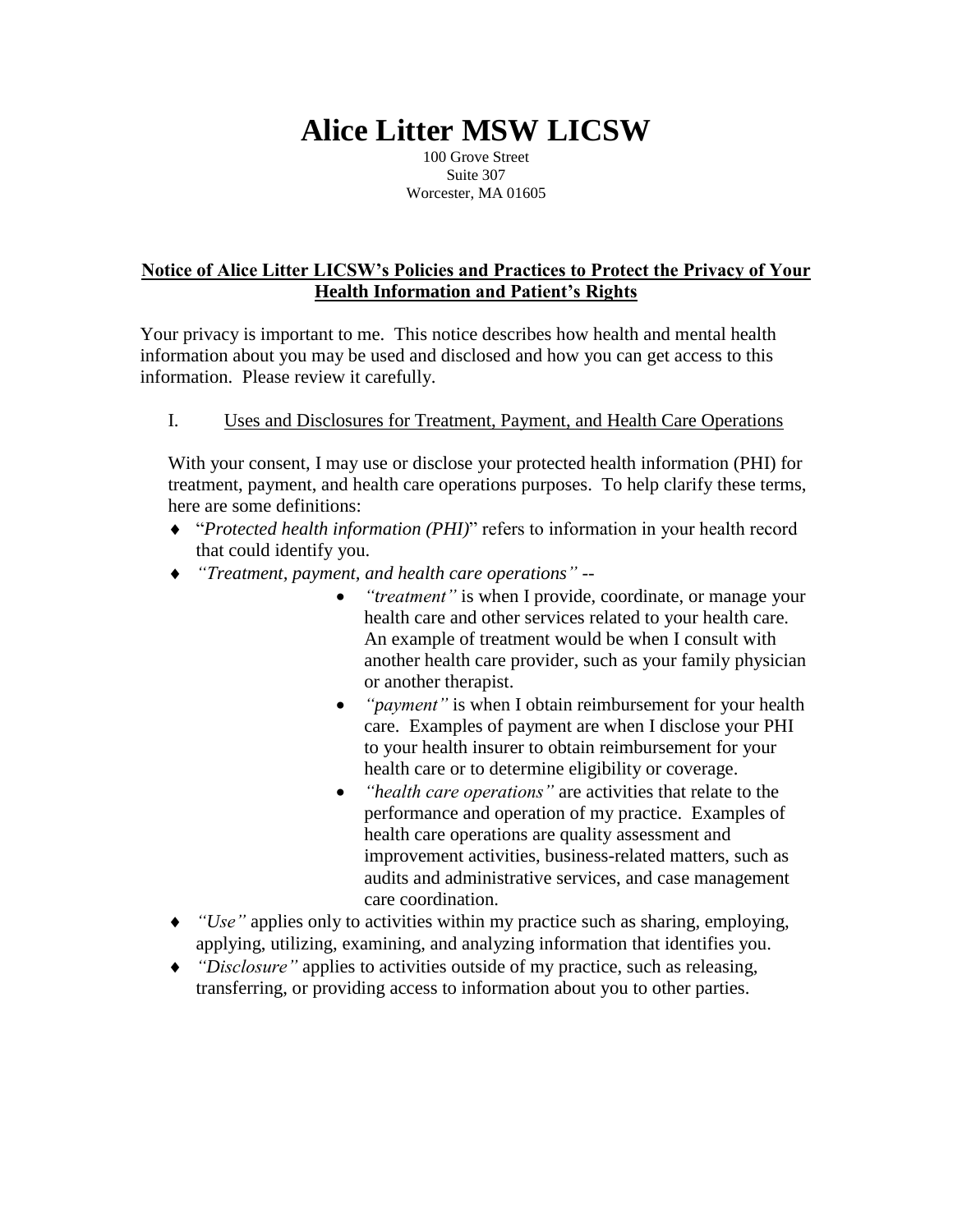#### II. Uses and Disclosures Requiring Authorization

When your appropriate authorization is obtained, I may use or disclose PHI for purposes outside of treatment, payment, and health care operations. An *"authorization"* is written permission above and beyond the general consent that permits only specific disclosures. In those instances when I am asked for information for purposes outside of treatment, payment, and health care operations, I will obtain an authorization form from you before releasing the information. I will also need to obtain an authorization before releasing your psychotherapy notes. *"Psychotherapy notes"* are notes I have made about our conversation during a private, group, joint, or family counseling session, which I have kept separate from the rest of your medical record. These notes are given a greater degree of protection than PHI.

You may revoke all such authorizations (of PHI or psychotherapy notes) at any time, provided each revocation is in writing. You may not revoke an authorization to the extent that (1) I have relied on that authorization; or (2) if the authorization was obtained as a condition of obtaining insurance coverage, and the law provides the insurer the right to contest the claim under the policy.

#### III. Uses and Disclosures with Neither Consent nor Authorization

I may use or disclose PHI without your consent or authorization in the following circumstances:

- **Child Abuse.** If I, in my professional capacity, have reasonable cause to believe that a minor is suffering physical or emotional injury resulting from abuse inflicted upon him or her which causes harm or substantial risk of harm to the child's health or welfare (including sexual abuse), or from neglect, including malnutrition, I must immediately report such condition to the Massachusetts Department of Social Services.
- **Adult and Domestic Abuse.** If I have reasonable cause to believe that an elderly person (age 60 or older) is suffering from or has died as a result of abuse, I must immediately make a report to the Massachusetts Department of Elder Affairs.
- **Health Oversight.** The Board of Registration of Social Workers has the power, when necessary, to subpoena relevant records should I be the focus of an inquiry.
- **Judicial or Administrative Proceedings.** If you are involved in a court proceeding and a request is made for information about your diagnosis and treatment and the records thereof, such information is privileged under state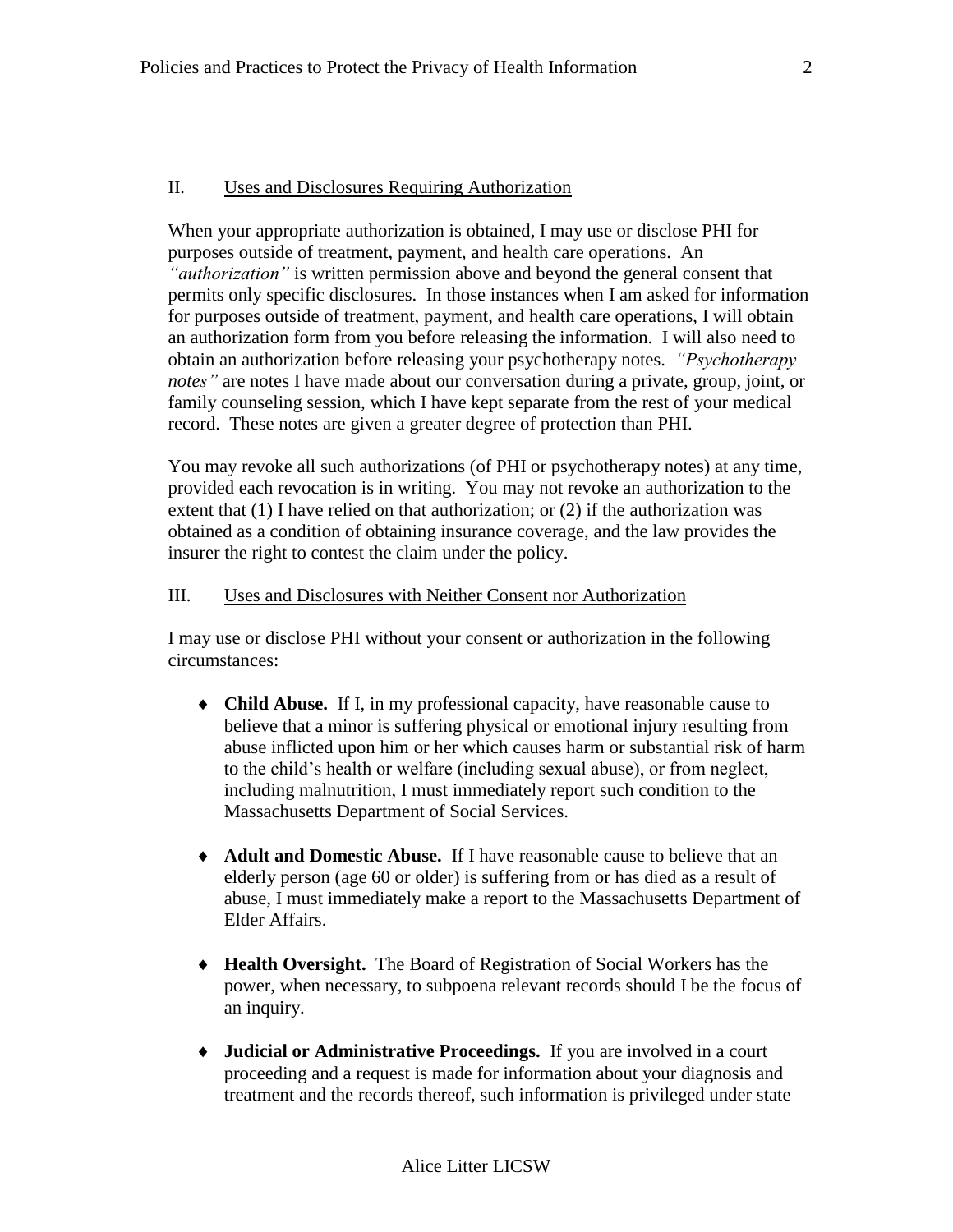law and I will not release information without written authorization from you or your legally-appointed representative, or a court order. You will be informed in advance if there is a court order requiring release of information

- **Serious Threat to Health or Safety.** If you communicate to me an explicit threat to kill or inflict serious bodily injury upon an identified person and you have the apparent intent and ability to carry out the threat, I must take reasonable precautions. Reasonable precautions may include warning the potential victim, notifying law enforcement, or arranging for your hospitalization. I must do so if I know you have a history of physical violence and I believe there is a clear and present danger that you will attempt to kill or inflict bodily injury upon an identified person. Furthermore, if you present a clear and present danger to yourself and refuse to accept further appropriate treatment, and I have a reasonable basis to believe that you can be committed to a hospital, I must seek said commitment and may contact members of your family or other individuals if it would assist in protecting you.
- **Worker's Compensation.** If you file a workers' compensation claim, your records relevant to that claim will not be confidential to entities such as your employer, the insurer, and the Division of Worker's Compensation.
- **Professional consultation.** To improve treatment, I occasionally find it helpful to seek consultation with professional colleagues. These colleagues are also bound by the policies in this Notice. If, for any reason, you would prefer I not seek such consultation, please tell me.

## IV. Patient's Rights and Therapist's Duties

## Patient's Rights

- **Minors.** Parents have the right to receive some general information about how treatment is proceeding for a child under the age of 18. However, for treatment to be effective it is often important to respect the child's need for privacy. These issues may always be discussed with the therapist.
- **Right to request restrictions.** You have the right to request restrictions on certain uses and disclosures of protected health information about you. However, I am not required to agree to a restriction you request.
- **Right to receive confidential communications by alternative means and at alternative locations.** You have the right to request and receive confidential communications of PHI by alternative means and at alternative locations. (For example, you may not want a family member to know that you are seeing me. Upon your request, I will send your bills to another address.)